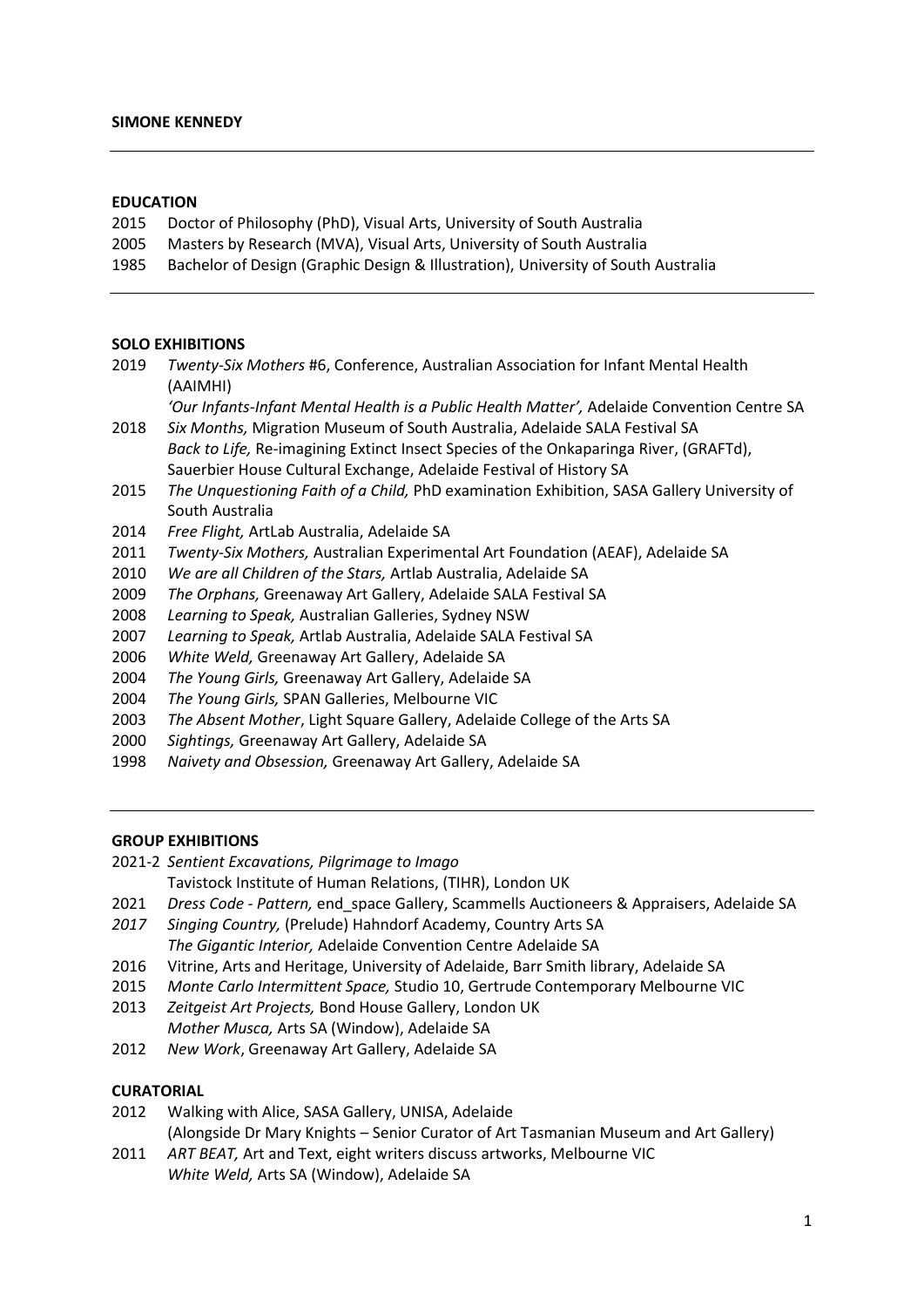|      | City of Whyalla Art Prize, Middle back Theatre, Whyalla SA                                   |
|------|----------------------------------------------------------------------------------------------|
|      | FSASA-Second of the Friends, Friends of the South Australian School of Art Inc,              |
|      | Festival Theatre, Adelaide SA                                                                |
| 2010 | Concéit 10, Corangamarah Art Prize, Otway Estate, Colac, VIC                                 |
| 2009 | Linden Postcard Show, Linden Contemporary Arts Centre, VIC                                   |
| 2008 | Concéit 8, Corangamarah Art Prize, Otway Estate, Colac, VIC                                  |
|      | Not Quite Landscapes, Bird in Hand Winery, Woodside SA                                       |
|      | Thoughts on Paper, Greenaway Art Gallery, Adelaide SA                                        |
|      | Festival Art Awards, Cowra, NSW                                                              |
| 2007 | City of Whyalla Art Prize, Whyalla, SA                                                       |
|      | Prometheus Visual Arts Award, Merrimac QLD                                                   |
|      | Festival Art Awards, Cowra, NSW                                                              |
| 2006 | Greenhorns, Australian Galleries, NSW                                                        |
|      | My Happiness Exhibition, Tin Cat Café Adelaide SA                                            |
|      | 34th Alice Prize, Alice Springs NT                                                           |
|      | Urban Art Show (Engineers Without Borders), Adelaide SA                                      |
|      | Heart of Australia Refugee Appeal, Artspace, Adelaide Festival Centre, Adelaide SA           |
| 2005 | Summer Exhibition, SPAN Galleries, Melbourne VIC                                             |
|      | SEX Erotic Art Award Exhibition, Breadbox Gallery, Northbridge, WA                           |
|      | Loretto Art Exhibition, Marryatville SA                                                      |
|      | Sydney Art Fair, Sydney NSW                                                                  |
| 2004 | The Absent Mother, Feminine Idiom Project, Arts SA, Adelaide SA                              |
|      | 3 Years to Life: Portraits of Refugee Children, (Touring), Flinders University City Gallery, |
|      | State Library of South Australia, Adelaide SA                                                |
| 2001 | 2001 An Art Odyssey, Leigh Street, Adelaide SA                                               |
|      | Date of Arrival, Nexus Multicultural Art Centre, Adelaide SA                                 |
| 2000 | New Thinking is Rare, (Touring), Riddoch Art Gallery, Mount Gambier SA,                      |
|      | Port Pirie Regional Art Gallery, Port Pirie SA                                               |
|      | Members' Exhibition Nexus, Multicultural Art Centre, Adelaide SA                             |
| 1999 | Doll: The Doll as Effigy or Plaything, Artspace, Adelaide Festival Centre, Adelaide SA       |
| 1998 | Identify Urban Landscape, Nexus, Multicultural Art Centre, Adelaide SA                       |

1997 *Washing,* Nexus, Multicultural Art Centre, Adelaide SA

# **WORKSHOPS**

- 2022 Arts Centre Port Noarlunga, SA
- 2021 Tavistock Institute of Human Relations, (TIHR), London UK
- 2005 Workshop: St Peter's Girls' School, Stonyfell, SA
- 2004 Workshop: Pembroke School, Kensington Park, SA
- 2003 Workshop/Residency (Arts Week), Prince Alfred College, Kent Town, SA
- 1999 Workshop on Book Illustration for the Children's Book Council of Australia (CBCA) Marden Senior College, Marden, SA
- 1998 Workshops on Book Illustration for Book Week: Sunrise Christian School, SA Hillcrest Primary School, SA Athelstone Junior Primary School, SA
- 1997 Workshop: *Take Over '97,* Festival Theatre Adelaide, SA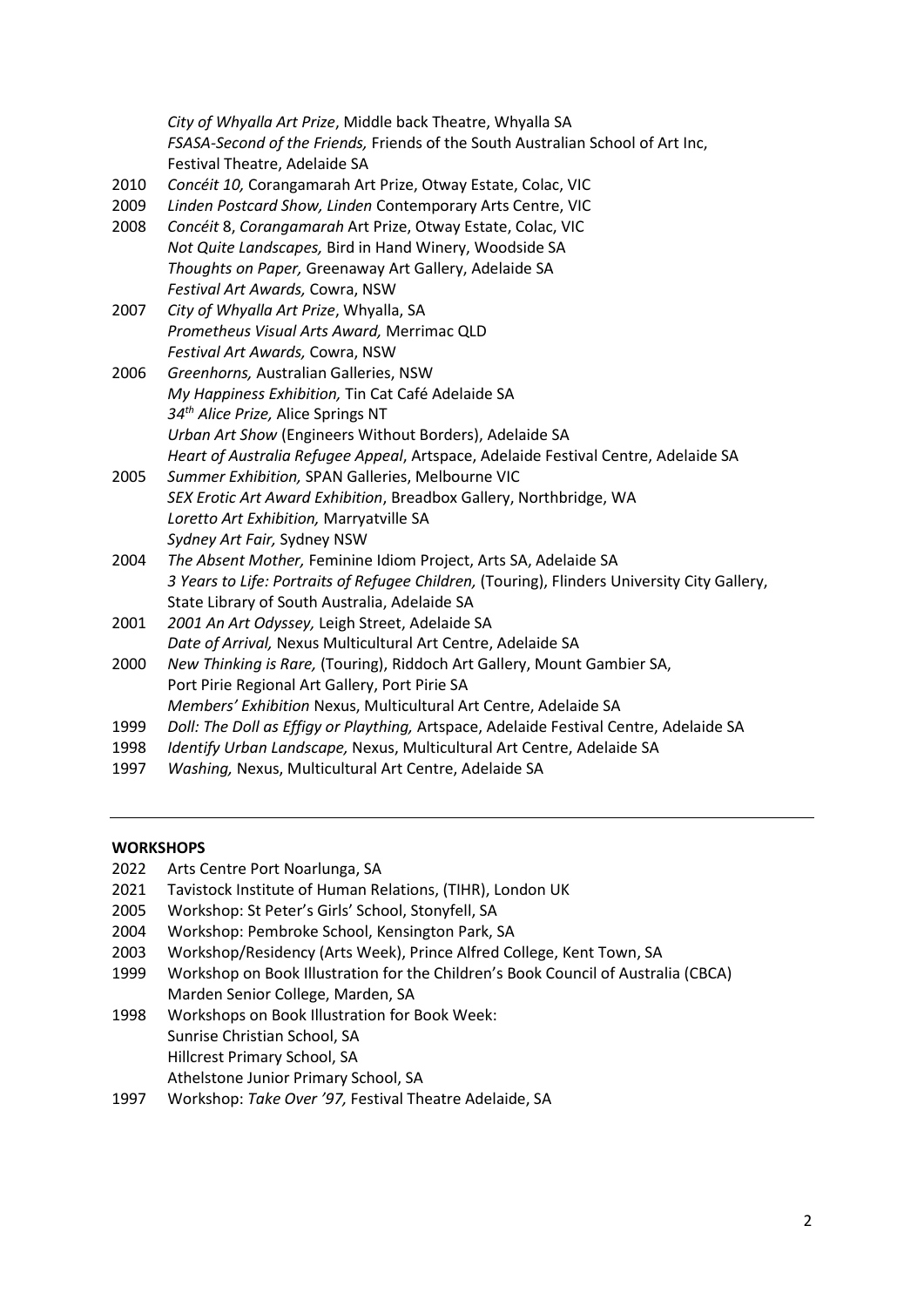## **BOOK ILLUSTRATION**

- 1997 Exhibition of Drawings, *What a Goose,* Festival Theatre, Adelaide, SA Exhibition of Drawings, *What a Goose,* Customs House Gallery, Warrnambool, VIC Illustrated manuscript titled, *Something New in the Forest,* a 16-page picture book, Magic Bean series, Teacher Resource Books, ERA Publications
- 1994 Illustrated manuscript titled, *What a Goose,* a 32-page picture book, Notable Book: Children's Book Council of Australia [CBCA] ERA Publications
- 1993 Illustrated manuscript titled, *Duck in Danger,* a 16-page picture book, Magic Bean series, Teacher Resource Books, ERA Publications
- 1992 UK Study Tour *Magritte* Exhibition, Hayward Gallery, London
- 1988 Illustrated manuscript titled, *Andrea's Cubby,* a 16-page picture book, Magic Bean series, Teacher Resource Books, ERA Publications
- 1985 Illustrated manuscript titled, *Eeeny Meeny Miney Mouse,* a 16-page picture book, Magic Bean series, Teacher Resource Books, ERA Publications

### **MISCELLANEOUS**

- 2016 Member, Switchboard Studios, Adelaide
- 2014 Masterclass, 'Data about Data', Ann Shelton, South Australian School of Art (SASA) Gallery
- 2012 Interview, *Walking with Alice,* Radio Adelaide 101.5FM, 'Arts Breakfast', Niki Marcel Platter Project: *Subversive Clay*, Craft-South, Australian Ceramics Triennale Adelaide
- 2011 Interview, *Twenty-Six Mothers,* Radio Adelaide 101.5FM, 'Arts Breakfast', Cath Kenneally
- 2010 Presentation, Artistspeak, University of South Australia
- 2008 Artist Talk, *Particle Theory? Wave Motion!* Australian Experimental Art Foundation (aeaf)
- 1993 Member Pirie St Studios Adelaide
- 1994 Taiwan study tour: 'Landscapes' Relocation-studio: South Australian Workshops [SAW])

### **PUBLICATIONS**

- 2021 Se*ntient Excavations,* Catalogue, Tavistock Institute of Human Relations, (TIHR), London UK
- 2019 *Rabbit/Duck Flip Book: A Paper Woman Dream Series,* No.5, Peacock Press, Adelaide SA
- 2018 Distribution of *A Paper Woman Dream Series* books UK & Ireland.
- 2015 Text work for *Experiments in Radical Poetics*, Feminist PDF 'book' series online, November issue,

*Sod Press* (staleobjectsdepress), project headed by Mez Breeze

- 2014 *Free Flight: A Paper Woman Dream Series,* No.4, Ink Publishing, Adelaide SA
- 2011 *Twenty-Six Mothers: A Paper Woman Dream Series,* No.3, Eagle Press, Adelaide SA
- 2010 *We are all Children of the Stars: A Paper Woman Dream Series,* No.2, Peacock Press, Adelaide SA *We are all Children of the Stars:* Gallery of Modern Art (GOMA) Bookshop,
	- Queensland Art Gallery QLD
- 2007 *Learning to Speak: A Paper Woman Dream Series,* No.1, Prana Studios, Adelaide SA
- 2006 *Moving On,* Images selected for research project, Royal District Nursing Service (RDNS), Adelaide SA
	- *The Absent Mother* Flip Book sales, Artspace, Mackay QLD
- 2005 *The Absent Mother* Flip Book sales, Artspace, Mackay QLD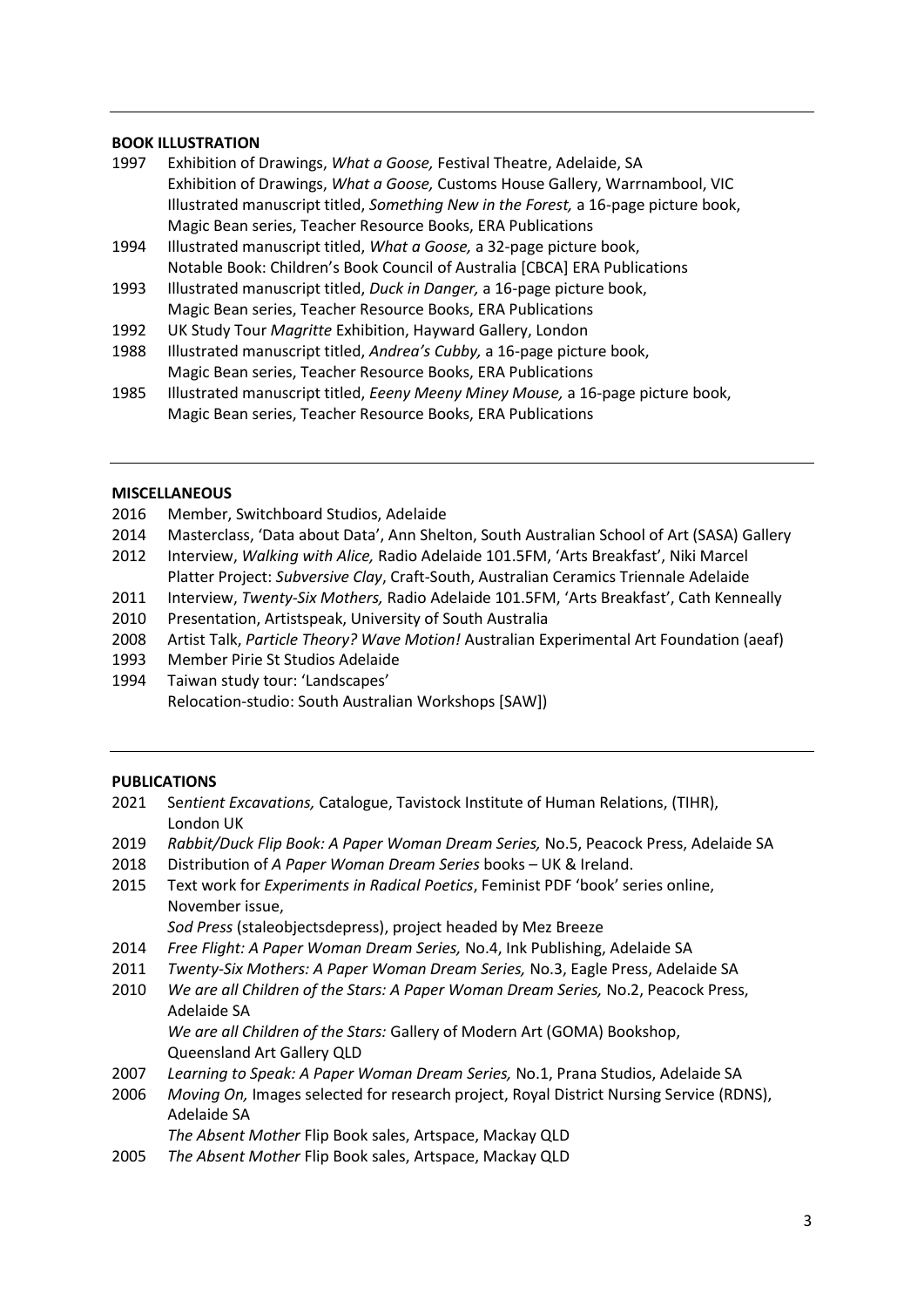### **AWARDS-GRANTS**

|      | 2021-2 UK/AU SEASON, Cultural exchange, (Joint initiative between the British Council |
|------|---------------------------------------------------------------------------------------|
|      | and the Australian Government's Department of Foreign Affairs and Trade).             |
| 2020 | Financial assistance from Arts SA, Independent Makers and Presenters Grant,           |
|      | Residency at Tavistock Institute of Human Relations, (TIHR) London, UK                |
| 2013 | Finalist Zeitgeist Art Projects Open, Bond House Gallery, London UK                   |
| 2011 | Australian Postgraduate Award, University of South Australia                          |
|      | Finalist City of Whyalla Art Prize, Whyalla SA                                        |
| 2010 | Finalist Calleen Art Awards, Cowra Regional Gallery NSW                               |
|      | Finalist Corangamarah Art Prize Concéit 10 VIC                                        |
|      | Arts SA Project Grant, We are all Children of the Stars                               |
| 2008 | Finalist Calleen Art Awards, Cowra Regional Gallery NSW                               |
|      | Finalist Corangamarah Art Prize Concéit 8 VIC                                         |
| 2007 | Finalist City of Whyalla Art Prize, Whyalla SA                                        |
|      | Finalist Prometheus Visual Art Award, Merrimac QLD                                    |
| 2006 | Winner Adelaide Critics Circle Award, Emerging Visual Artist                          |
|      | Finalist 34 <sup>th</sup> Alice Prize, Alice Springs NT                               |
| 2005 | Finalist Erotic Art Award, Northbridge WA                                             |
| 2004 | Finalist Cromwell Art Prize, Sydney NSW                                               |
| 1997 | Arts SA Project Grant, Naivety and Obsession                                          |
|      |                                                                                       |

### **CONFERENCES**

- 2021-2 Presentation, Conference, *Imago,* Art of Management and Organisation (AoMO), Art as Activism Liverpool, University of Liverpool, UK – August 2022
- 2019 Presentation, Conference, *Twenty-Six Mothers*, Australian Association for Infant Mental Health (AAIMHI) *'Our Infants-Infant Mental Health is a Public Health Matter',* Adelaide Convention Centre
- 2012 Presentation, Conference, 'Mother's and History: Histories of Motherhood', Ontario, Toronto, Canada

### **ACQUISITIONS**

2016 Acquisition Arts & Heritage, University Collections, selected works from Re-imagining the mother

### **RESIDENCIES**

- 2021 Visiting Artist in Residence *Pilgrimage to Imago* Tavistock Institute of Human Relations, (TIHR), London UK
- 2018 Australian Tapestry Workshop ATW Residency
- 2018 Migration Museum, *Destitute Asylum* archives incorporated into solo exhibition
- 2003 Residency (Arts Week), Prince Alfred College, Kent Town, SA